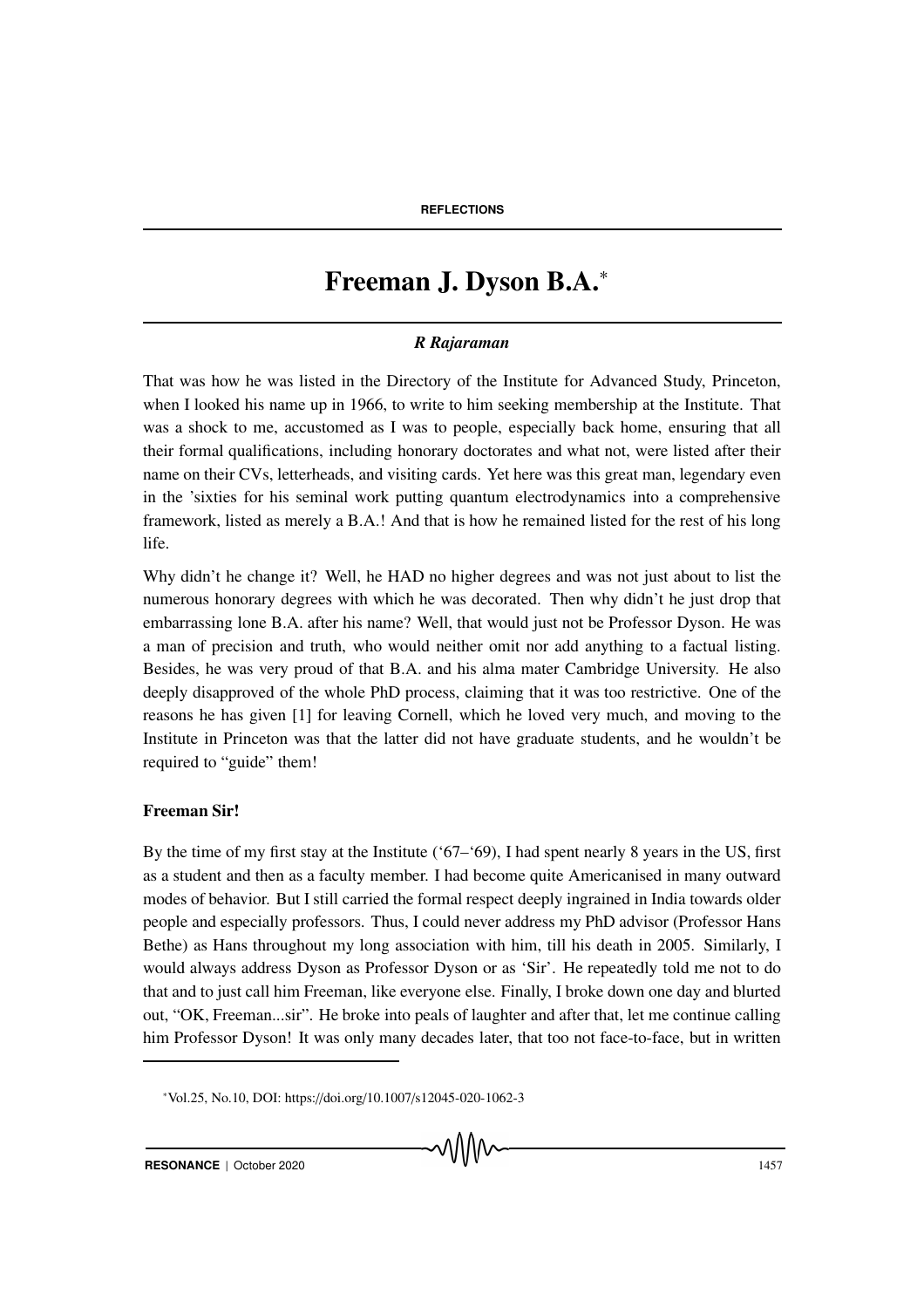#### **REFLECTIONS**

correspondence that I started addressing him as Freeman.

As a young student at Cambridge, he had wanted to work in applied mathematics because of its close relationship to physics. But he found that most applied mathematicians at Cambridge had been inducted by into the war effort. (Dyson himself had put in two years doing operations research work at the Royal Air Force Bomber Command.) So young Dyson ended up working in pure mathematics at Cambridge. His tutor at Trinity College was the distinguished mathematician Besicovitch with whom, I feel, Dyson came closest to having a *Guru-Sishya* relationship. In Dyson's own words, "In all my later work both in mathematics and physics, the influence of Besicovitch is clearly visible." But despite a brilliant start as a pure mathematician with a dozen journal articles, he retained his desire to pursue physics and joined Cornell University in 1947 as a PhD student under the supervision of Professor Hans Bethe. He was also fortunate in having the one and only Richard Feynman as a professor there.

The next few years resulted in arguably his most famous body of work. Enriched by his interactions with Bethe and Feynman, he created his seminal theory unifying seemingly different approaches to quantum electrodynamics. I will not elaborate here on this period of Dyson's professional life or its physics, since it has been extensively documented, not only in hard physics literature but also in popular books, thanks largely to the public interest in Feynman who had achieved rock-star status. (At that time Dyson was relatively less known to the general public, but in the decades since then he has written so extensively on matters of literary and public interest that he has, without ever trying to match Feynman, become equally "famous" on his own terms, and in a much wider intellectual domain. More on that later.)

Dyson did not stay long as a graduate student at Cornell, spending time at the Princeton Institute and the University of Birmingham before returning to Cornell in 1953, this time as a Full Professor. He seems to have been very happy there in a harmonious group presided over by the wise and kindly Bethe. Dyson nevertheless moved soon, in 1953, to the Institute for Advanced Studies (IAS), Princeton, for reasons I have mentioned earlier. (It was my personal misfortune that by the time I joined Cornell in 1958, both Dyson and Feynman had left the place. But Feynman would come by often to visit Bethe, and we students had plenty of opportunities to waylay him in the corridors.)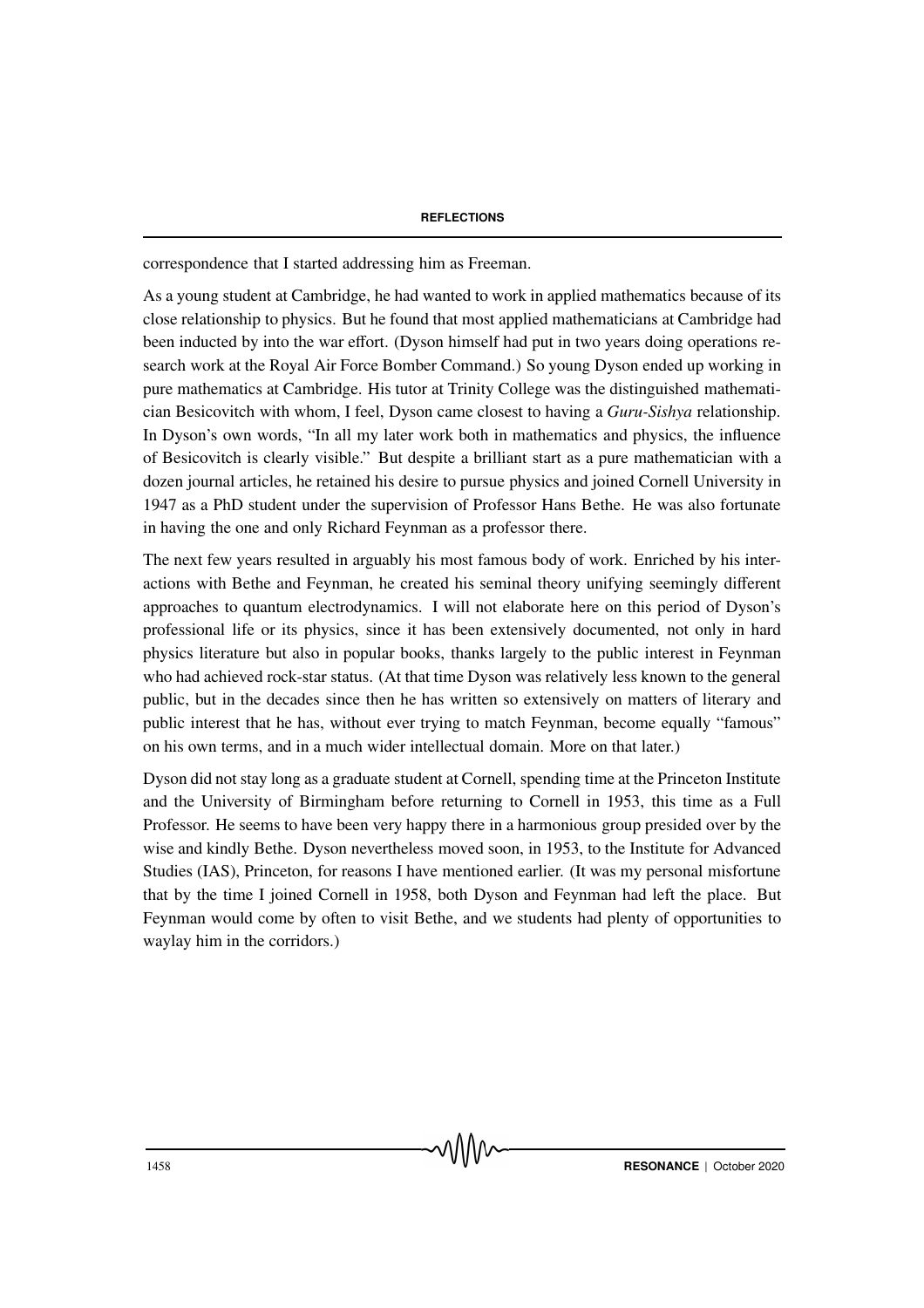



Professor Dyson, at his office.

Dyson stayed on at IAS for the rest of his life, working prodigiously for over 65 years on an amazing range of subjects. In physics alone, apart from his seminal work on quantum electrodynamics and renormalisation theory, he discovered, with Castillejo and Dalitz, the so-called CDD poles in S-matrix theory. He used his mathematical prowess to unravel the properties of random matrices (with results applicable to nuclear energy levels), address canonical problems in statistical mechanics such as the Ising and Heisenberg spin models and the hard-sphere gas. He did monumental work on the stability of matter. Later in life, he was drawn to astrophysics....the list goes on.

Meanwhile, the engineering physicist in him took on problems in reactor physics with General Atomic, the reactor research branch of the General Dynamics Corporation. He also pioneered the so-called Orion project for propelling space ships using nuclear reactors—a very bold and unconventional proposal. In addition to his work involving nuclear reactors, Dyson was an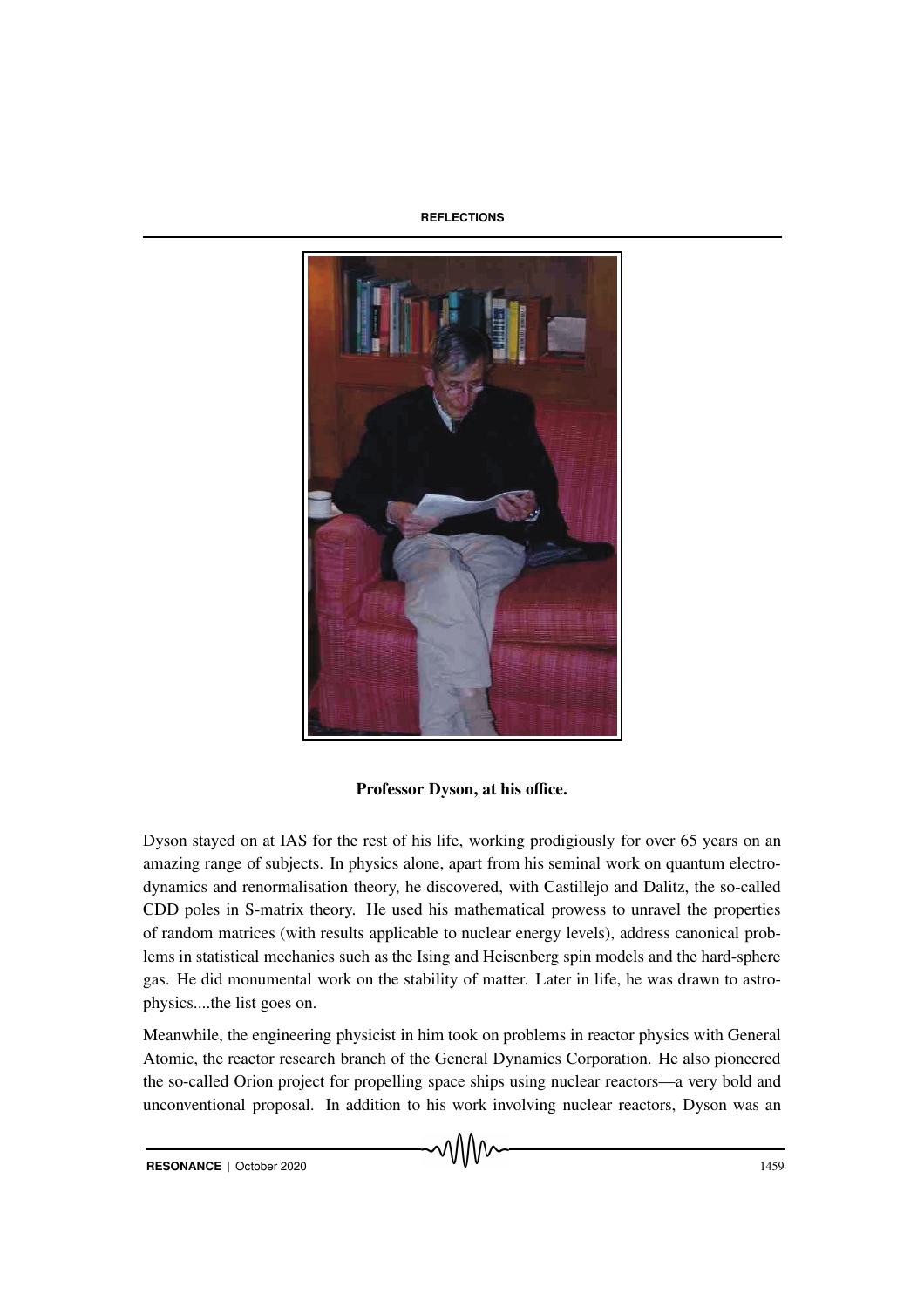active contributor to the literature on strategic aspects of nuclear weapon systems. He wrote extensively on nuclear disarmament and ballistic missile systems.

Along with everything else, he also kept producing, even in the last years of his working life, a stream of invited book reviews in that most erudite of book review journals—*The New York Review of Books*. He was a towering intellectual.

Although soft-spoken and gentle as a person, Dyson was no dove in military matters. As mentioned, he had already worked on England's war effort in his collegiate days and was equally willing to contribute to his adopted country's defense. While that did not make him a darling of liberals, he was not an uncompromising hawk either. I was honored, but not surprised, to see him in the front row of the audience at a talk I gave many years later on the hazards of nuclear weapons, organized by peace groups at a church in downtown Princeton.

In all those four years at the Institute, I never attempted to seek a collaboration with him on physics. He was deep into his work on the stability of matter and problems in astrophysics. As someone with a background in nuclear theory, I had no prior experience or expertise to offer in those topics. Besides, I had come there on leave from a faculty position in a "student mode" to learn more about particle physics. I could sense Dyson's wariness about mentoring young people. Fortunately for me, there were some great stalwarts in particle theory spending that year as Visiting Professors at the Institute, including Murray Gellman, Francis Low, and "Murph" Goldberger. I latched onto Francis and Murph and spent the year working on high energy limits of neutrino scattering, with a lot of guidance from them. The results were fairly interesting and were subsequently built upon by Okun, Gribov, Dolgov, and Sakharov in the USSR (this was before the emergence of Weinberg, Salam, and 't Hooft's renormalizable field theory of weak interactions. S-matrix theory was the best we had at that time for anything outside of electrodynamics!)

But although I did not do any physics with Dyson, he was extremely friendly and hospitable. We both had a common interest in literature, and he would organize post-dinner book-reading sessions at his home (Lily Harish-Chandra was one of the half dozen participants). He graciously attended any party I threw at my Institute apartment for colleagues. And in the four years I spent at the Institute, we must have had lunch a hundred times at the Institute cafeteria, sometimes tete-a-tete and sometimes as part of the physics group. [Lunching with Dyson one-on-one required some amount of self-control on my part. I tend to converse rapidly over a meal, whereas Dyson munched his food slowly and with great deliberation. After raising a question, one had to wait patiently for this process of his carefully forking a piece of his lunch and chewing it to be completed. Of course, it was well worth the wait since what came out was a clear and well-thought-out response.]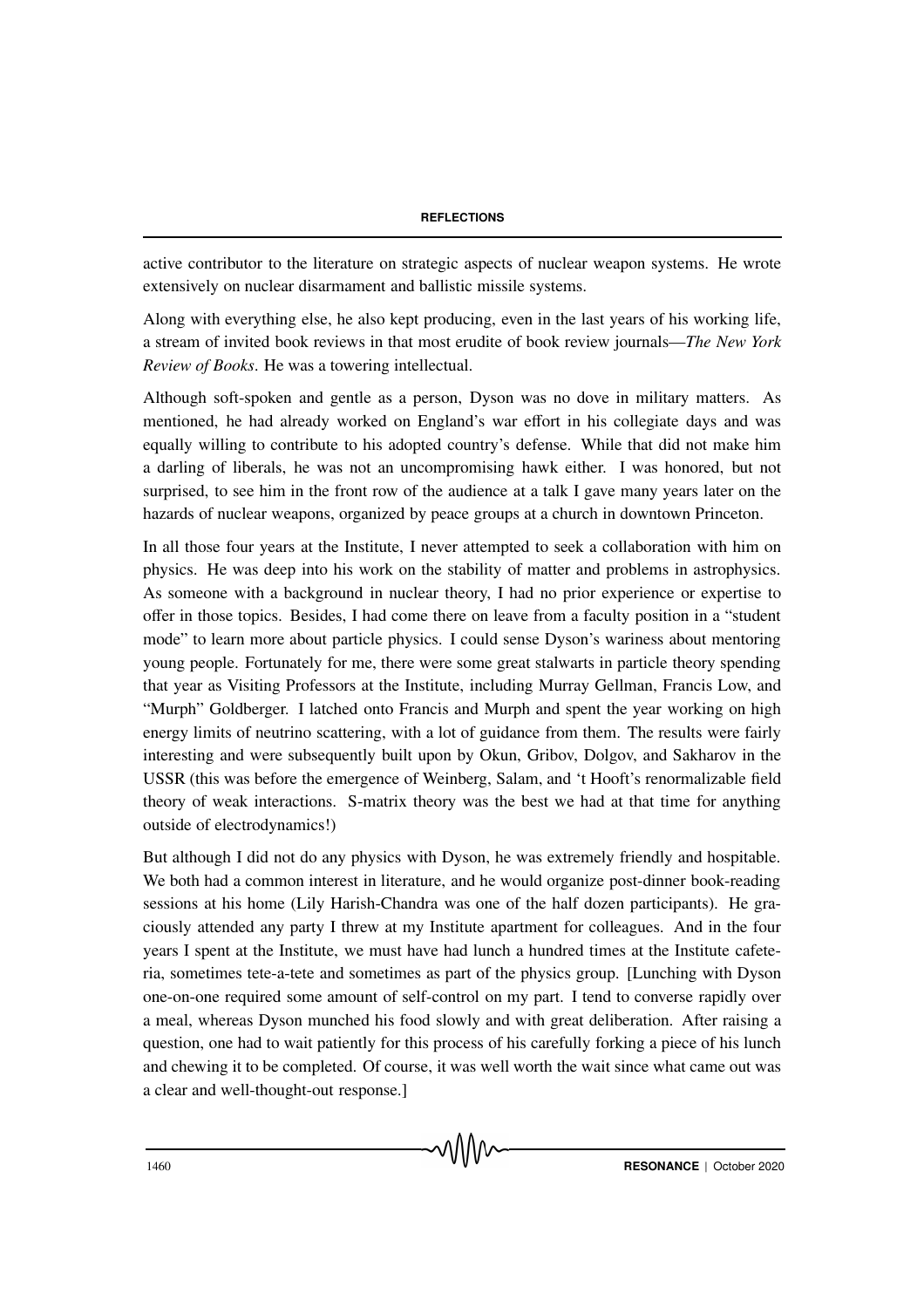## **REFLECTIONS**

Unfortunately, I don't have any photos of mine with Dyson from those days. I was too much in awe of him to even suggest it. Besides, at that age, one didn't realize the value of pictures for posterity! But, many decades later, I started visiting Princeton again, every summer, to the University's Science and Global Security Center in their Woodrow Wilson School. On each visit, I would invariably contact Professor Dyson and he would graciously grant me time to meet him at his office or over lunch at the Institute. On one of those occasions, he permitted me to take a picture of him in his office, which is reproduced here. My last communication with him was on the occasion of his 90th birthday celebrations at the Institute. I was invited but couldn't go, and instead wrote to him wishing him many more years of productive life and thanking him for his kindness over the years. He promptly sent a very nice and personal reply, which is reproduced below.

# *My Correspondence With Professor Dyson*

On Thu, 17 Sep 2013, r rajaraman wrote:

Dear Freeman, September 17th , 2013

I was delighted to learn of the "Dreams of Earth and Sky" celebration in honour of your 90th birthday later this month.

How I wish I could come to Princeton and join in the festivities! I continue to remember with gratitude your kindness to me throughout my two long visits to the Institute in 1967–69 and 1973–75. It was also very generous of you to have granted me an appointment despite your very busy schedule, whenever I sought one to say hello, during my Princeton visits in subsequent years.

Unfortunately, practical considerations make it difficult for me to make the trip from Delhi to Princeton. But please permit me to wish you a long life of continued productivity.

When they celebrate your 100th, I will somehow manage to come there!

With high regards,

R. Rajaraman

+++++++++++++++++++++++++++++++++++

From: dyson@ias.edu To: doug1968@hotmail.com CC: dyson@ias.edu; doug0700@mail.jnu.ac.in Subject: Re: Best wishes and high regards